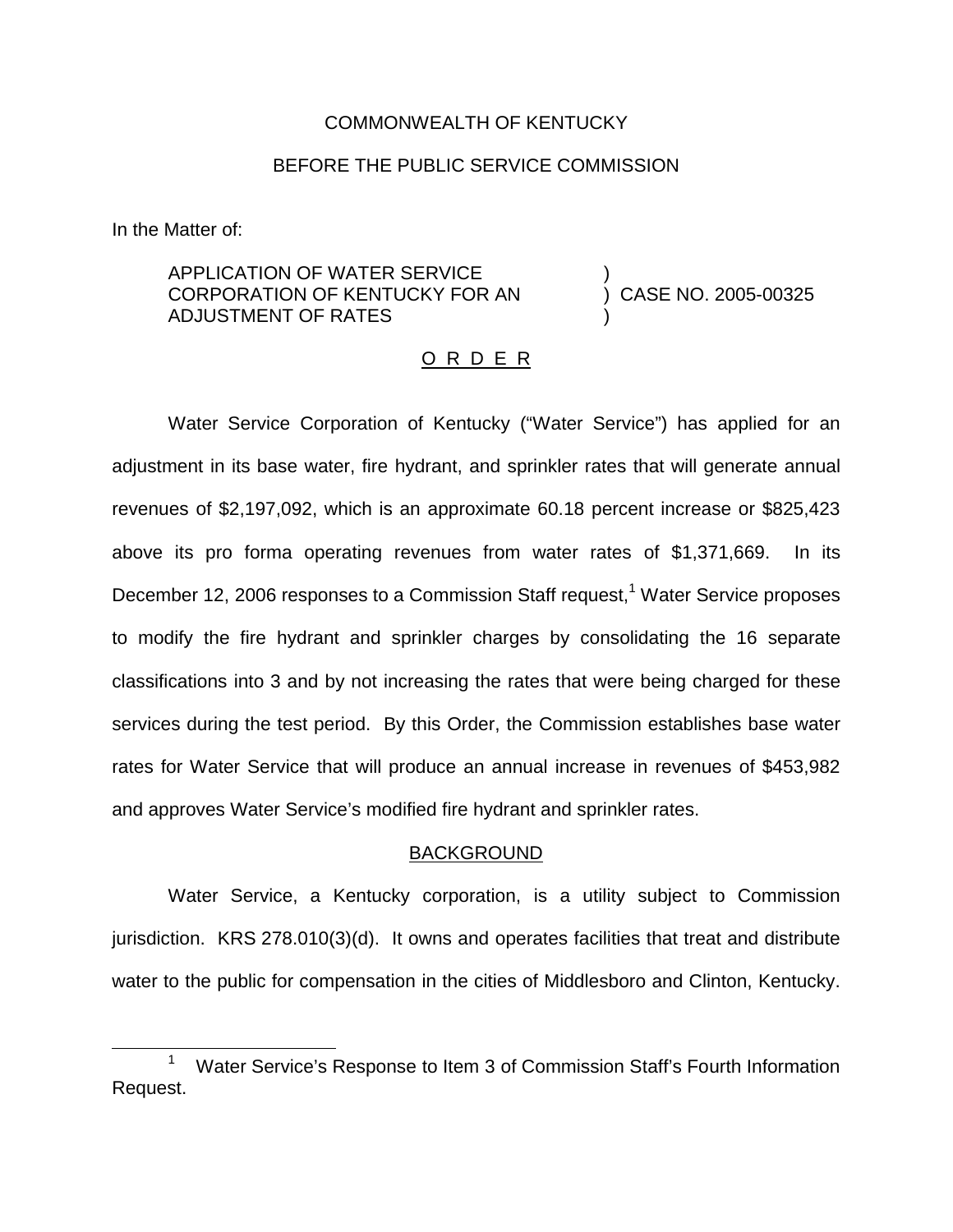During the calendar year 2005, Water Service reports providing retail water service to 8,455 customers. It last applied for a rate adjustment in 1989. $2^2$ 

### PROCEDURE

Water Service submitted written notice of its intent to file an application for an adjustment of rates on August 4, 2005. It subsequently tendered its application on September 30, 2005. The application did not meet the minimum filing requirements, but all deficiencies were cured and the application was deemed filed as of December 1, 2005. On December 19, 2005, the Commission suspended the rates for 5 months from January 1, 2006 up to and including May 31, 2006 and established this proceeding to investigate the reasonableness of Water Service's proposed rates. The Attorney General of the Commonwealth of Kentucky ("AG") is the only Intervenor in this proceeding.

In the May 2, 2006 telephone conference, Water Service explained that it had discovered an error in its calculation of the proposed rates. Water Service erroneously used water purchases for Customer No. 16079 of 313,312,200 gallons, an overstatement of 284,866,000 gallons above the actual test-period purchases of  $28,446,200$  gallons.<sup>3</sup> The error did not impact the requested revenue increase of \$825,423, but did result in a significant revision to the proposed rates. On May 5, 2006, Water Service filed a revised schedule of rates and notified the Commission that those rates would become effective on June 9, 2006. Finding that Water Service's

<sup>&</sup>lt;sup>2</sup> Case No. 1989-00340, The Application and Notice of the Aqua Corporation (Kentucky Water Service Co., Inc.) for an Adjustment of Rates in Middlesboro and Clinton, Kentucky (Ky. PSC October 10, 1990).

Exhibit 9 of the Application, Summary of the Calculation of the Revenue Requirement.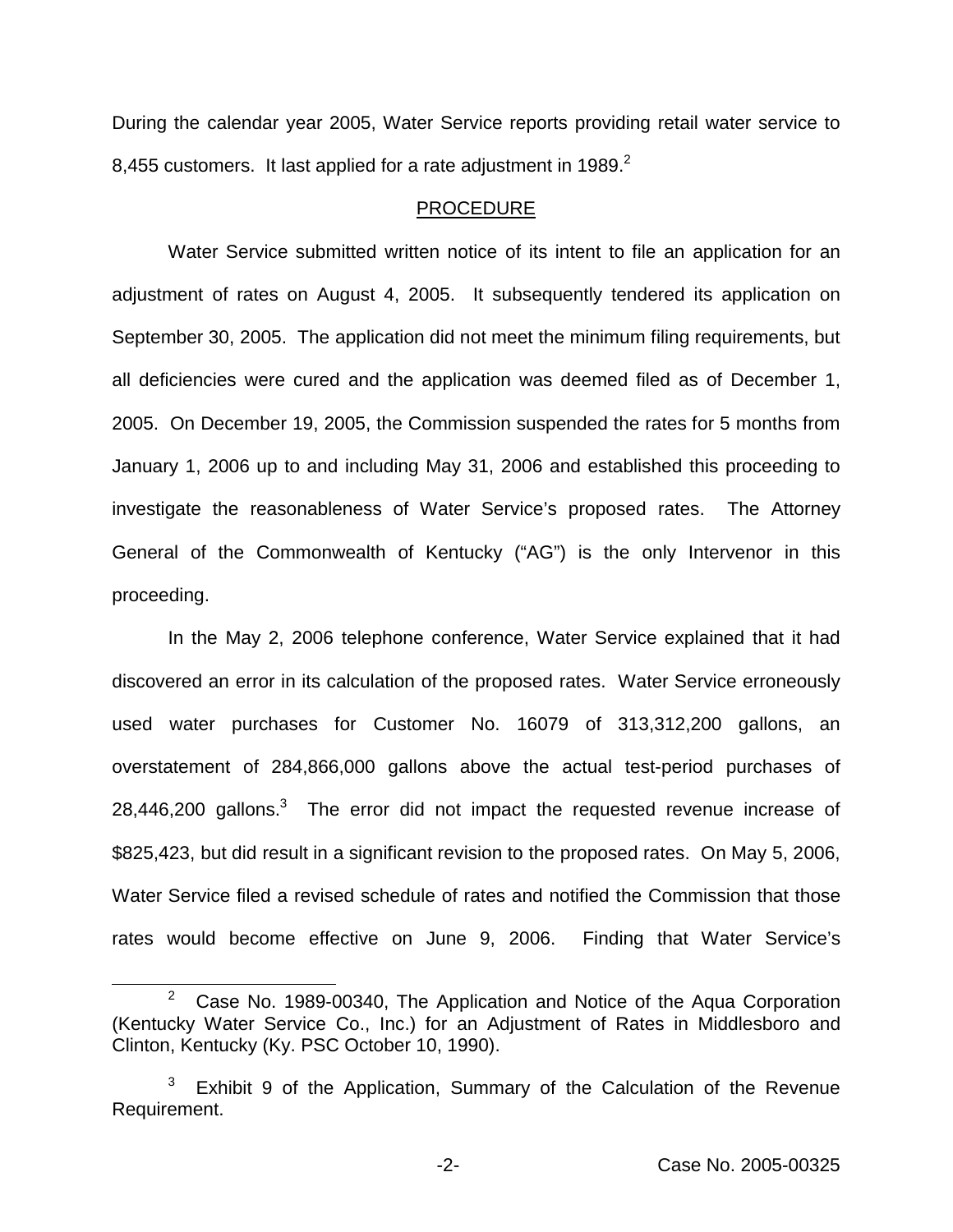submission of the latter schedule of rates constitutes withdrawal of the original schedule of rates, the Commission suspended the latter schedule of rates up to and including November 9, 2006, or until the Commission completes its review of Water Service's application, whichever occurs first. The 10-month statutory deadline is March 2, 2007.

### JOINT STIPULATION AND RECOMMENDATION

Pursuant to a request by Water Service, an informal conference was scheduled and held on August 22, 2006, for the purpose of settlement discussions. All parties, including Staff, were in attendance at the settlement conference. During the settlement negotiations the AG and Water Service reached an agreement on the level of the revenue requirement. At the August 24, 2006 hearing, Water Service and the AG filed their Joint Stipulation and Recommendation ("Joint Stipulation") which is attached hereto as Appendix A. The following is a brief synopsis of the Joint Stipulation:

1. The parties agreed to a reduction of \$371,441 from the originally requested revenue increase of \$825,423, for an amended annual increase of \$453,982, which is an increase of 33.1 percent above reported operating revenues.

2. The \$453,982 increase will be recovered by an equal adjustment to each of the current rate blocks for Clinton and Middlesboro.

Water Service and the AG agree that the Joint Stipulation is a mutually satisfactory resolution of all of the issues in the instant proceeding. Therefore, they urge the Commission to accept this Joint Stipulation in its entirety. While the overall reasonableness of the Joint Stipulation is an important factor, the Commission is bound by law to act in the public interest and review all elements of the Joint Stipulation. In determining whether the results of the proposed settlement are in the public interest and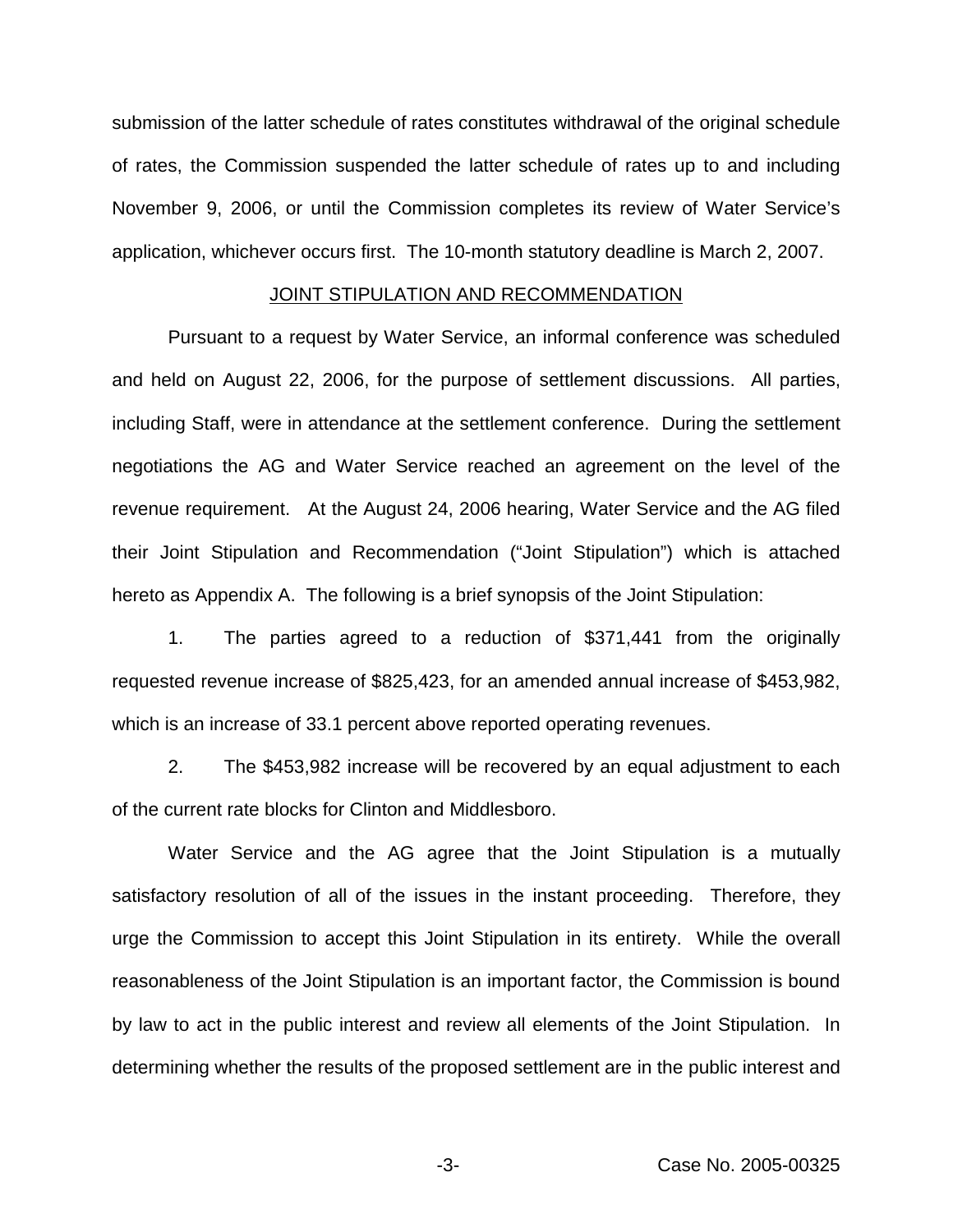beneficial to the ratepayers, the Commission considered the fact that the Joint Stipulation is unanimous and that the participation of the Intervenor ensures that a wide range of interests are represented.

The Joint Stipulation sets forth only the amount of revenue increase agreed to and not the underlying calculations and adjustments. In determining the overall reasonableness of the proposed \$453,982 increase in Water Service's annual operating revenues, the Commission has evaluated Water Service's proposed adjustments to capital, rate base, operating revenues, and operating expenses in light of our normal rate-making treatment. In addition, consideration has been given to the rates of return on common equity authorized by the Commission in recent rate cases. Based on a review of all these factors and the evidence of record, the Commission finds that the earnings resulting from the Joint Stipulation fall within a range reasonable for both Water Service and its ratepayers. The \$453,982 revenue increase provided for in the Joint Stipulation will result in fair, just, and reasonable rates for Water Service.

Based upon a review of all aspects of the Joint Stipulation, an examination of the record, and being otherwise sufficiently advised, the Commission finds that the Joint Stipulation is in the public interest and should be approved. The Commission's approval of this settlement is based solely on its reasonableness in toto and does not constitute the approval of any rate-making adjustment or revenue allocation.

#### RATE DESIGN

The rates were not calculated at the time of the settlement conference, nor were they attached to the Joint Stipulation. On September 22, 2006, Water Service submitted its stipulated base water rates along with the calculation of the revenue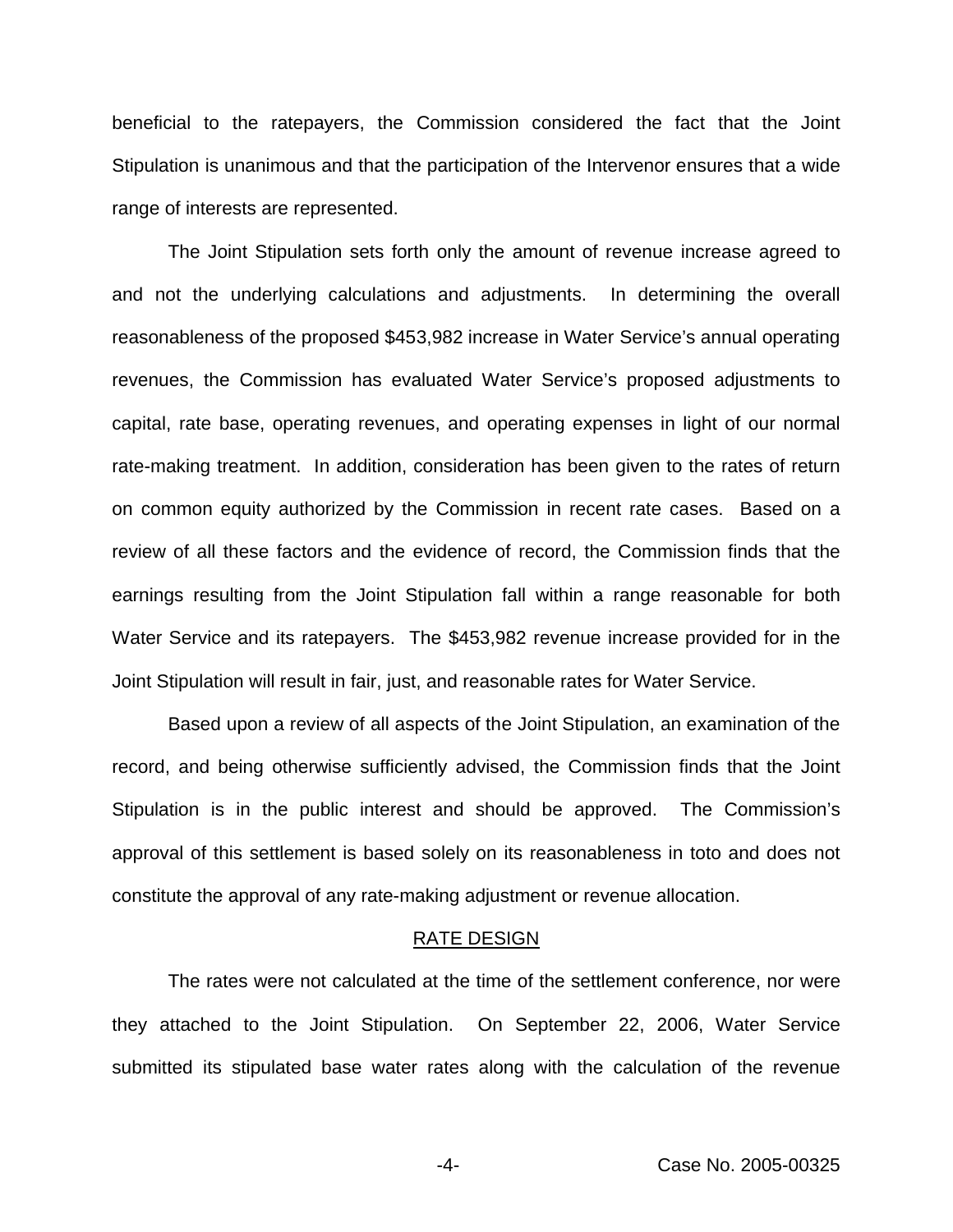requirement proving that the stipulated rates produce the agreed to revenue requirement. Upon review of the stipulated base water rates and the information submitted September 22, 2006, the Commission finds that they produce the revenue requirement determined reasonable herein and, therefore, should be approved.

## FIRE HYDRANT AND SPRINKLER CHARGES

At the August 22, 2006 settlement conference, Water Service admitted that it is proposing several charges, attached hereto as Appendix B, that are neither listed in the current tariff nor were described in the application. In its letter dated October 5, 2006, Water Service states that the flat rates it is proposing to include in its tariff are for "fire protection and sprinkler systems." As previously mentioned, Water Service is proposing to consolidate the 16 proposed fire hydrant and sprinkler classifications into 3 classifications. The consolidated fire hydrant and sprinkler charges are shown in Table 1 below.

| Table 1                                       |                                  |  |  |
|-----------------------------------------------|----------------------------------|--|--|
| <b>Descriptions</b>                           | <b>Monthly Charges</b>           |  |  |
| <b>Private Hydrants or Sprinkler Systems</b>  | \$15.00 per hydrant or sprinkler |  |  |
| <b>Clinton Municipally Owned Hydrants</b>     | \$3.33 per hydrant               |  |  |
| <b>Middlesboro Municipally Owned Hydrants</b> | \$3.33 per hydrant               |  |  |

Water Service claims that it only became aware that the fire hydrant and sprinkler charges were not listed in its tariff during the preparation of its rate application.<sup>4</sup> If the Commission requires a refund or assesses a penalty for the non-tariffed charges, Water Service states that the Commission will be holding it responsible for an alleged violation of the statutes and regulations committed by a predecessor owner.<sup>5</sup> By including the

<sup>4</sup> Letter from Water Service dated October 5, 2006 at 2.

 $<sup>5</sup>$  Id. at 4.</sup>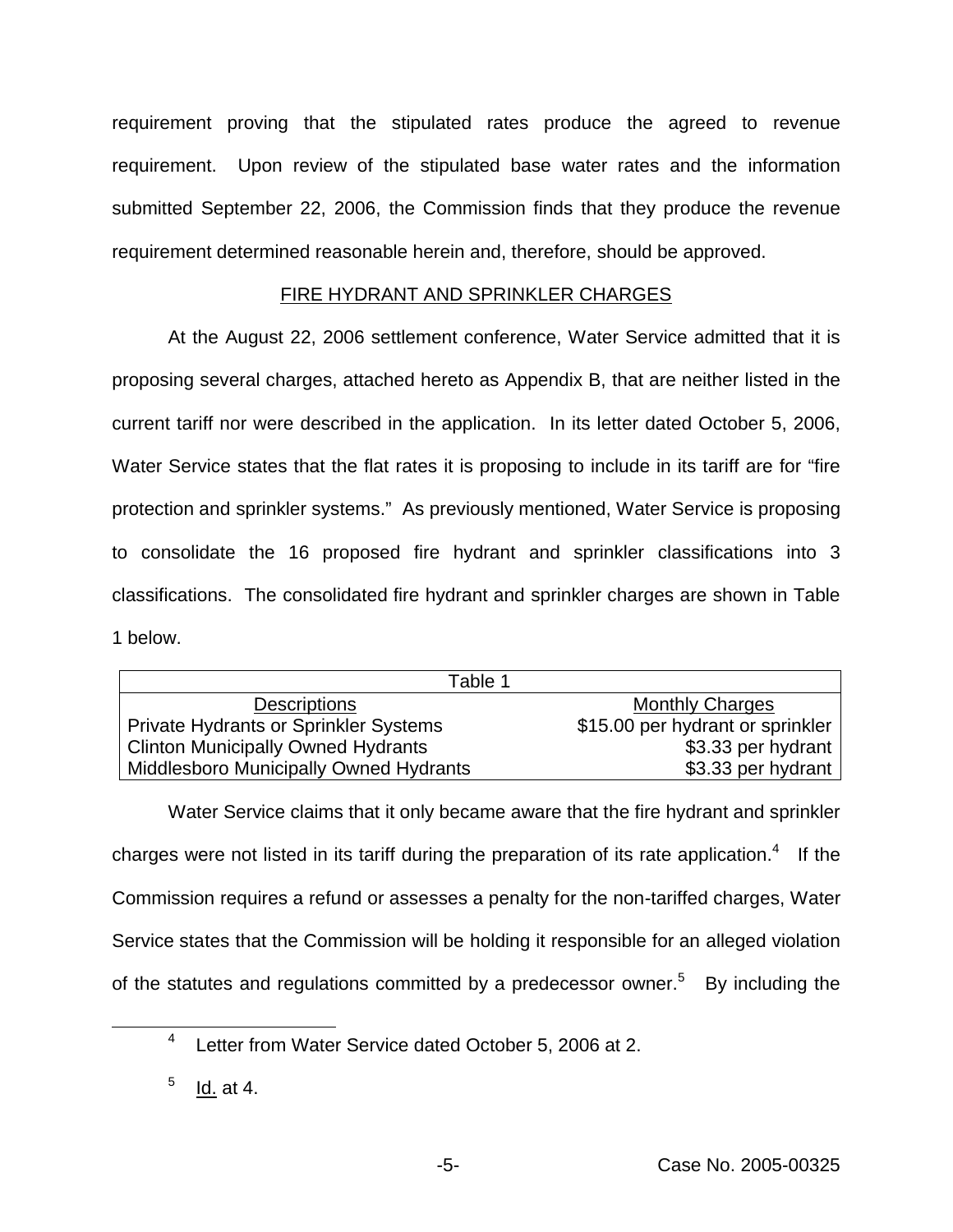fees in the tariffs proposed in the application, Water Service argues that the Commission and customers were given proper notice of the rates and that this notice adequately corrected a prior error. $6$  Water Service further argues that it neither willfully nor knowingly collected an untariffed fee nor did it have control over the actions of a prior owner.<sup>7</sup>

Water Service proposes to recognize the flat rates listed above as current, but without any increase as part of this rate proceeding. Water Service states that it "believes that there is no basis to reject the proposed tariffs simply because of some lack of regulatory compliance on the part of the prior owners of the company." <sup>8</sup>

In investigating Water Service's prior tariffs, the Commission discovered that the fire hydrant and sprinkler charges were listed on a tariff that was canceled in August 1992. The tariff workpapers show that there was a concern that the language on the tariff pages dealing with the hydrant and sprinkler charges did not comply with 807 KAR 5:066, Section  $10(2)(b)$ . A letter was issued requesting Aqua/KWS, Inc.<sup>9</sup> to modify the language on those pages to comply with that regulation. However, the records do not indicate that the tariff pages were ever filed.

The Commission is concerned that Water Service apparently only became aware that its fire hydrant and sprinkler charges were not listed in its tariff when it began the process of preparing the rate application. Since August 1992, the date the tariff pages

 $6$  Id.

 $<sup>7</sup>$  Id.</sup>

 $8$  Id.

 $9$  This was the name of the utility that owned the assets supplying water to Middlesboro and Clinton when the fire hydrant and sprinkler tariffs were canceled.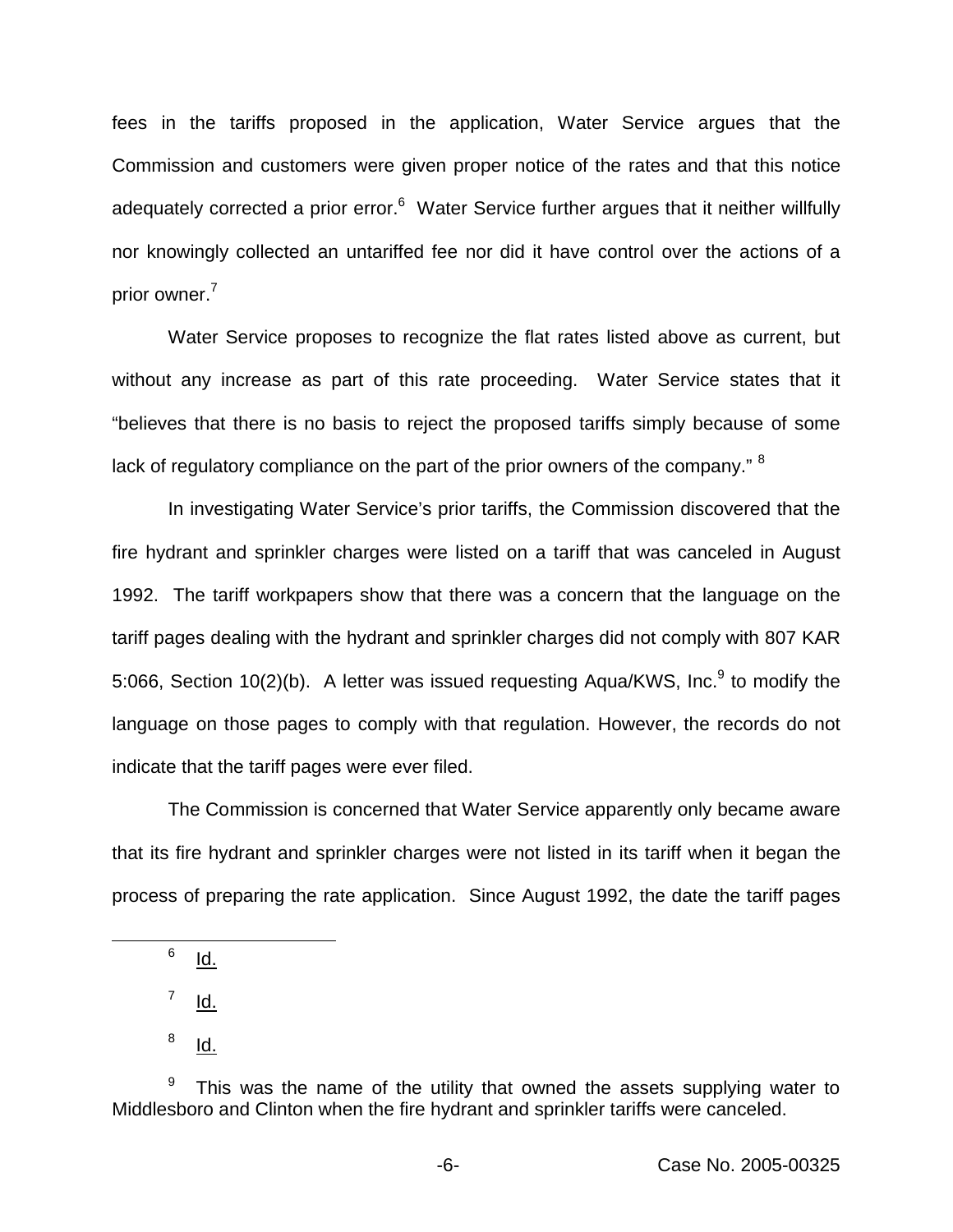were cancelled, Aqua/KWS has been transferred 3 separate times.<sup>10</sup> During these transfers the acquiring parties should have noticed the discrepancy between the rates being charged and the rates contained in the tariff when they conducted their due diligence discovery. Furthermore, Water Service was aware that the fees were not included in their tariff at the time the application was filed, but did not admit this until requested by Staff at the August 22, 2006 settlement conference. Arguably, based on the apparent facts, the "filed rate doctrine" could require that Water Service refund the amounts collected for the hydrant and sprinkler charges during parts or all of the period they were not included on their tariff. Therefore, the Commission will hereafter issue a show cause order to review this matter.

If the fire hydrant and sprinkler charges are denied, then Water Service would be providing these services to its customers without compensation. Also, Water Service is proposing to implement the rates that the Commission had deemed reasonable prior to 1992. For these reasons the Commission finds that the fire hydrant and sprinkler charges should be approved on a prospective basis.

<sup>10</sup> Case No. 2002-00142, Joint Application of Aqua/KWS, Inc., Utilities of Kentucky, Inc., and Water Service Corporation of Kentucky for Approval of the Transfer of the Ownership of the Assets Of Aqua/KWS, Inc. and Utilities of Kentucky, Inc. to Water Service Corporation of Kentucky Pursuant to the Provisions of KRS 278.020(4) and (5) and 807 KAR 5:001, Section 8 (Ky. PSC June 14, 2002).

Case No. 1998-00291, The Application of Aqua/KWS, Inc. for Approval of Transfer of Stock to Utilities of Kentucky, Inc. (Ky. PSC July 27, 1998).

Case No. 2005-00433, The Joint Application of Nuon Global Solutions USA, BV, Nuon Global Solutions USA, Inc., AIG Highstar Capital II, LP, Hydro Star, LLC, Utilities, Inc. and Water Service Corporation of Kentucky for Approval of an Indirect Change in Control of a Certain Kentucky Utility Pursuant to the Provisions of KRS 278.020(5) And (6) and 807 KAR 5:001, Section 8 (Ky. PSC March 8, 2006).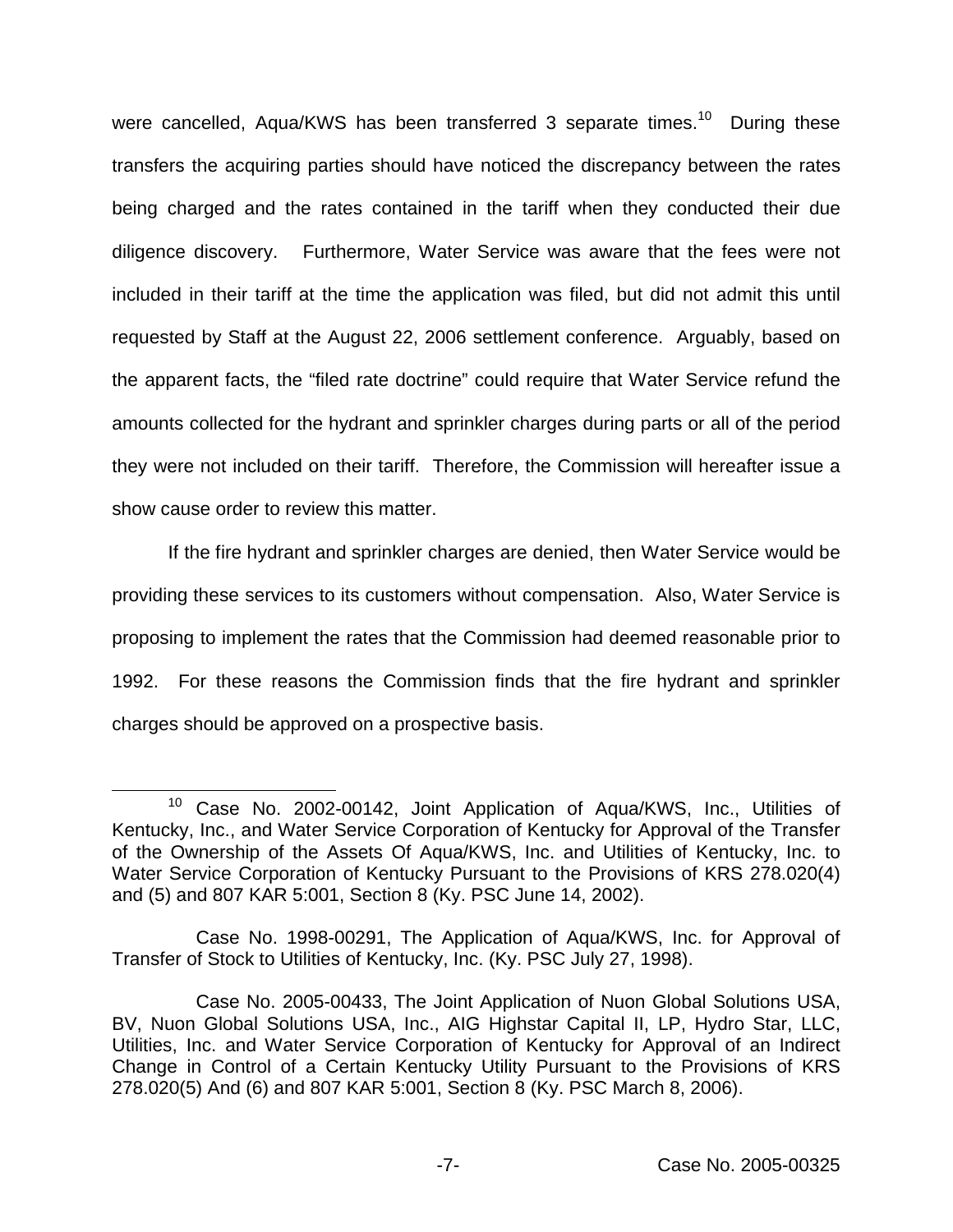IT IS THEREFORE ORDERED that:

1. The rates and charges proposed by Water Service in its application are denied.

2. The Settlement Agreement, attached hereto as Appendix B, is approved in its entirety.

3. The rates set forth in Appendix C are approved for service rendered by Water Service on and after the date of this Order and will produce gross annual revenues as found reasonable herein.

4. Within 30 days from the date of this Order, Water Service shall file with this Commission revised tariff sheets setting out the rates and charges approved herein.

Done at Frankfort, Kentucky, this 28<sup>th</sup> day of February, 2007.

By the Commission

ATTEST:

**Executive Director** 

Case No. 2005-00325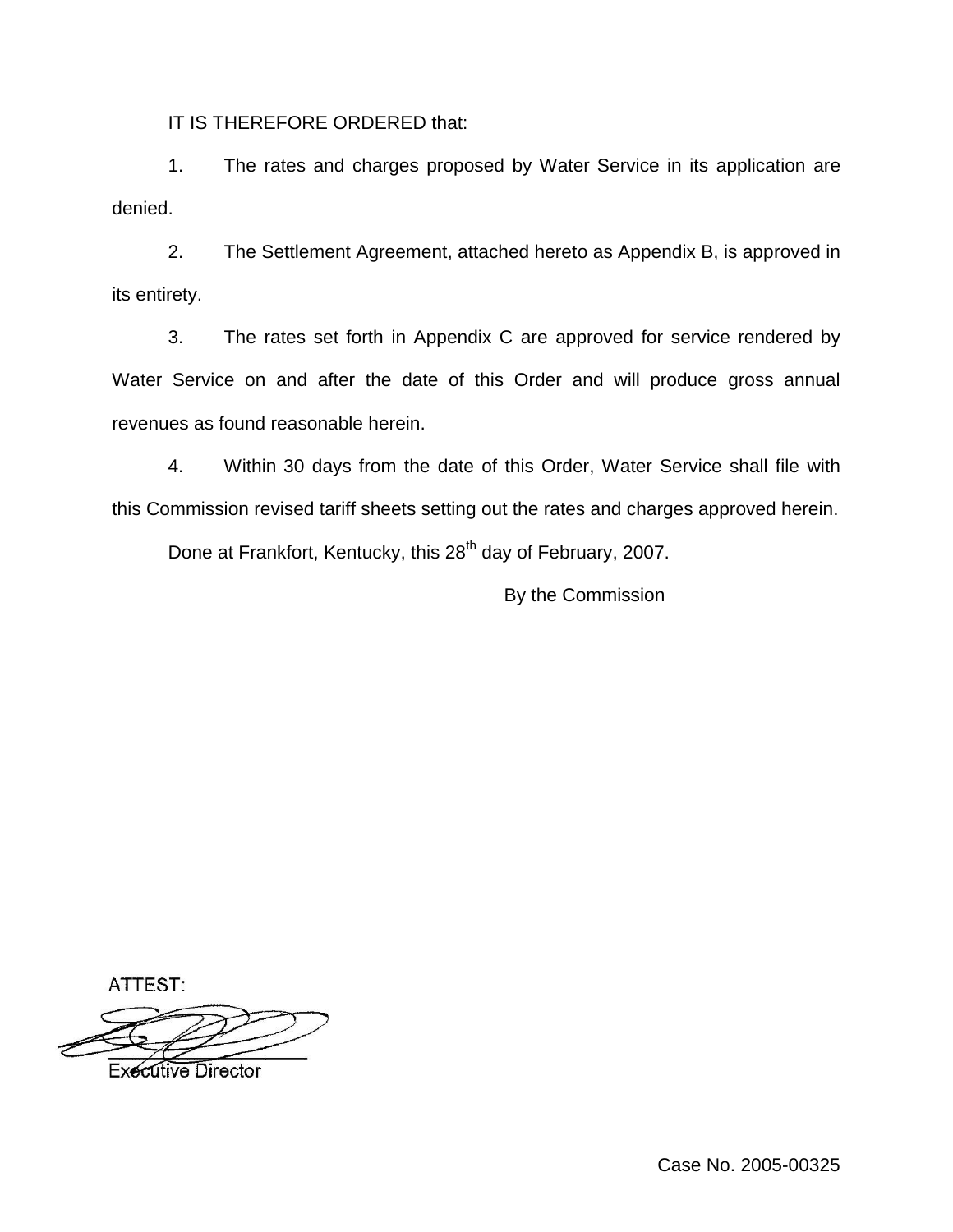### APPENDIX A

## APPENDIX TO AN ORDER OF THE KENTUCKY PUBLIC SERVICE COMMISSION IN CASE NO. 2005-00325 February 28, 2007

#### COMMONWEALTH OF KENTUCKY

#### BEFORE THE PUBLIC SERVICE COMMISSION

In the Matter of:

#### ADJUSTMENT OF RATES OF WATER CASE NO. 2005-00325 SERVICE CORPORATION OF KENTUCKY

#### JOINT SETTLEMENT STIPULATION AND RECOMMENDATION

It is the intent and purpose of the parties to this proceeding, namely the applicant, Water Service Corporation of Kentucky (Water Service), and the intervenor, Attorney General of the Commonwealth of Kentucky to express their agreement on a mutually satisfactory resolution of all of the issues in the instant proceeding which shall hereafter be referred to as the "Stipulation" and/or "Recommendation".

It is understood by all parties hereto that this Recommendation is not binding upon the Public Service Commission ("Commission"), nor does it represent agreement on any specific theory supporting the appropriateness of any recommended adjustments to Water Service's rates. The parties have expended considerable efforts to reach the stipulation and agreements that form the basis of this Recommendation. The parties, representing diverse interests and divergent viewpoints, agree that this Recommendation, viewed in its entirety, constitutes a reasonable resolution of all issues in this proceeding.

In addition, the adoption of this Recommendation will eliminate the need for the Commission and the parties to expend significant resources in litigation of this proceeding, and eliminate the possibility of, and any need for, rehearing or appeals of the Commission's final order. Based upon the parties' participation in settlement conferences and the materials on file with the Commission, and upon the belief that these materials adequately support this Stipulation and Recommendation, the parties stipulate and recommend the following: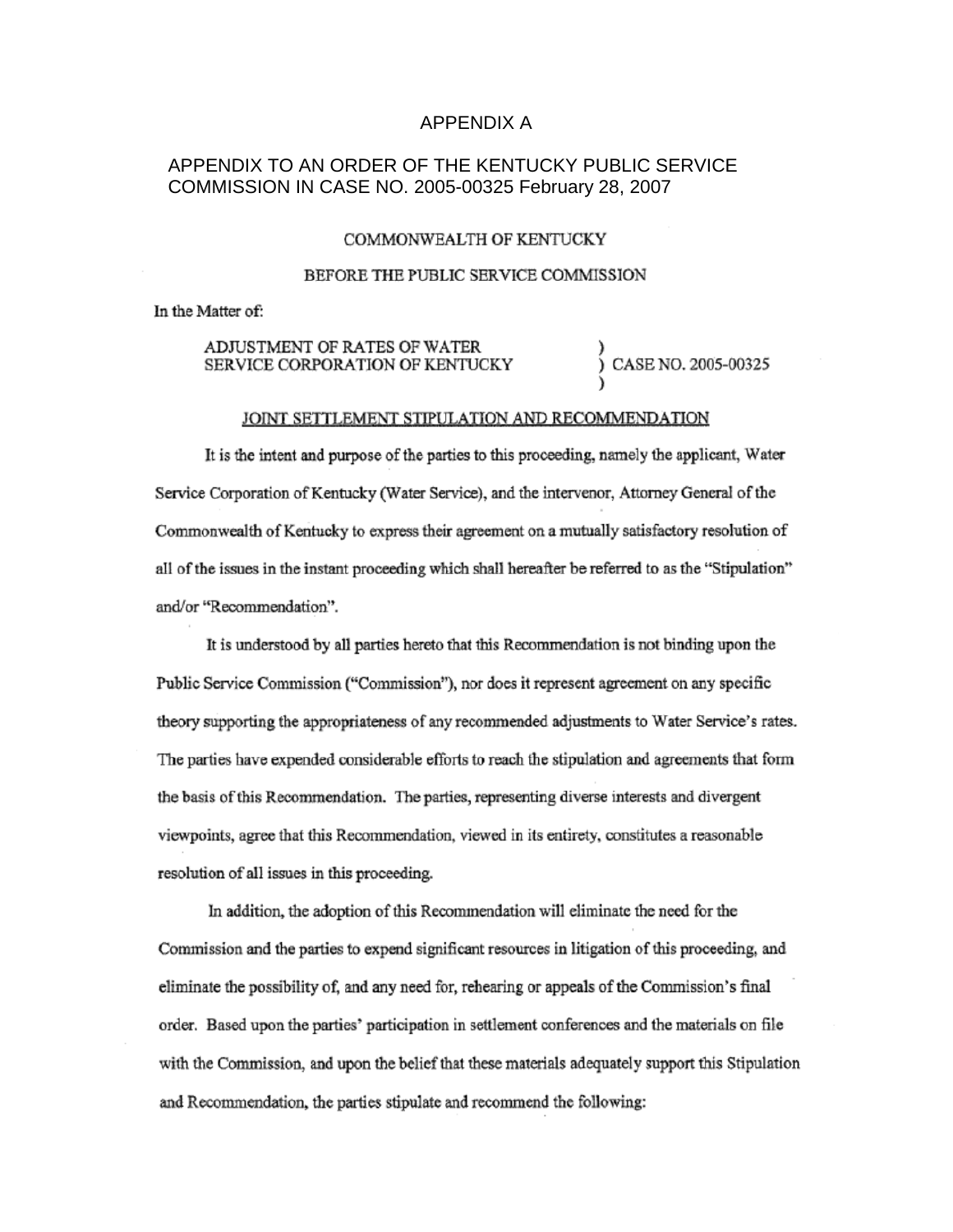1. Water Service should be permitted to adjust its rates to recover more in annual revenue than it is recovering under its current rates, with such rates to be effective for service rendered on and after the date of PSC approval of this Stipulation and Recommendation. The parties agree to a recommended reduction of \$371,441.00 from the original revenue increase amount of \$825,423.00 for an amended annual revenue increase amount of \$453,982.00, which is an increase in annual revenue of 33.1%. This increase will be recovered by an equal adjustment to each of the of the current rate blocks for Clinton and Middlesboro.

 $\overline{2}$ . Water Service's proposed tariff and rate design revisions as reflected in its original application are withdrawn.

3. Each party waives all cross-examination of the witnesses of the other parties unless the Commission disapproves this Recommendation, and each party further stipulates and recommends that the Notice of Intent, Notice of Application, testimony, pleadings and responses to data requests filed in this proceeding be admitted into the record.

4. This Recommendation is submitted for purposes of this case only and is not deemed binding upon the parties in any other proceeding, nor is it to be offered or relied upon in any other proceeding involving Water Service or any other utility.

5. If the Commission issues an order adopting this Recommendation in its entirety, each of the parties agrees that it shall file neither an application for rehearing with the Commission, nor an appeal to the Franklin County Circuit Court with respect to that order.

6. If this Recommendation is not adopted in its entirety, each party reserves the right to withdraw from it and require that hearings go forward upon any or all matters involved, and that in such event the terms of this Recommendation shall not be deemed binding upon the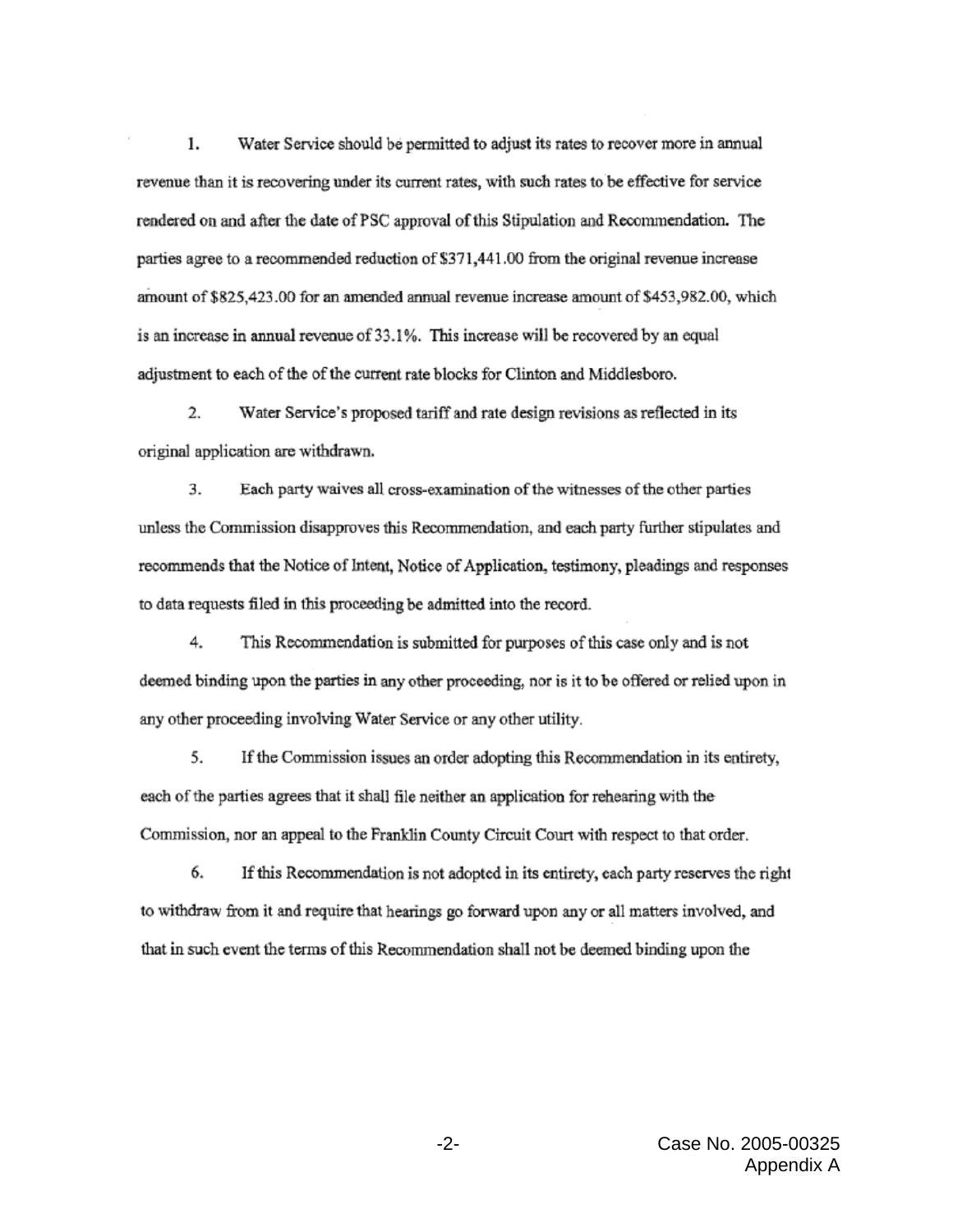parties, nor shall such Recommendation be admitted into evidence, or referred to, or relied upon in any manner by any party, the Commission, or its Staff in any such hearing.

7. The parties agree that the foregoing Recommendation is reasonable and in the best interests of all concerned, and urge the Commission to adopt the Recommendation in its entirety.

AGREED: this **2 4th** day of August, 2006.

WATER SERVICE CORPORATION OF KENTUCKY BY: JØHN N. HUGHES ITS ATTORNEY

#### KENTUCKY ATTORNEY GENERAL

 $BY:$  $231+1$ DAVID EDWARD SPENARD, ASSISTANT ATTORNEY GENERAL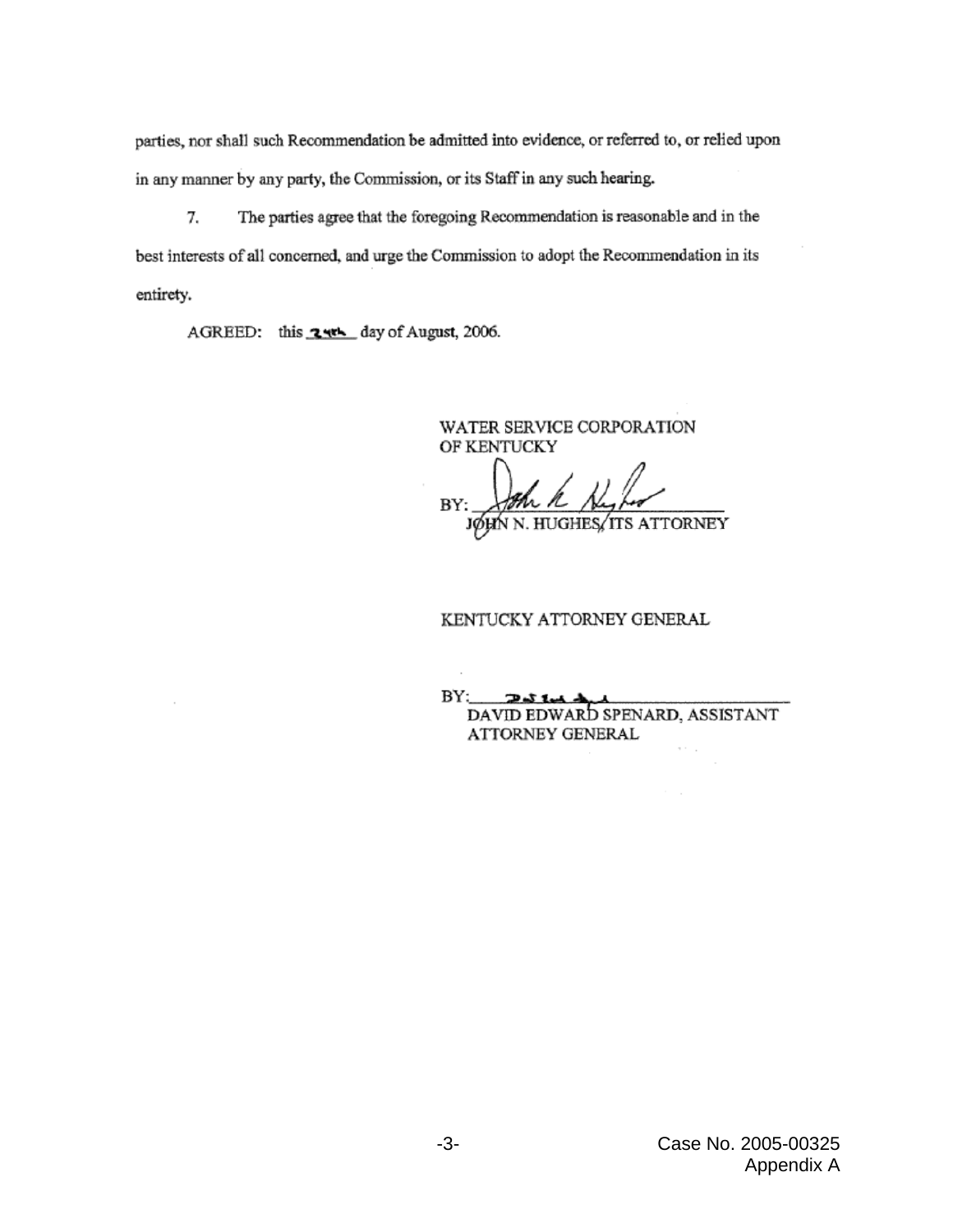# APPENDIX B

## APPENDIX TO AN ORDER OF THE KENTUCKY PUBLIC SERVICE COMMISSION IN CASE NO. 2005-00325 February 28, 2007

## Middlesboro Rates

| <b>Industrial City Special</b><br><b>Commercial City Sprinkler</b> |                      | \$<br>\$ | 98.44<br>15.00 |               |
|--------------------------------------------------------------------|----------------------|----------|----------------|---------------|
| <b>Industrial City Sprinkler</b>                                   |                      | \$<br>\$ | 15.00          |               |
| <b>Commercial City Special</b>                                     |                      |          | 30.00          |               |
| <b>Commercial County Special</b>                                   |                      | \$       | 45.00          |               |
| <b>Commercial County Special</b>                                   |                      | \$       | 315.00         |               |
| <b>Government City Special</b>                                     |                      | \$       | 30.00          |               |
| <b>Government City Special</b>                                     |                      | \$       | 105.00         |               |
| <b>Commercial City Special</b>                                     |                      | \$       | 45.00          |               |
| <b>Commercial City Special</b>                                     |                      | \$       | 60.00          |               |
| <b>Industrial City Sprinkler</b>                                   |                      | \$       | 60.00          |               |
| <b>Industrial City Special</b>                                     |                      | \$       | 75.00          |               |
| <b>Government City Hydrant</b>                                     |                      | \$       |                | 3.33 /hydrant |
|                                                                    | <b>Clinton Rates</b> |          |                |               |
| Hydrant (private)                                                  |                      | \$       | 7.50           |               |
| 5/8" sprinkler (private)                                           |                      | \$       | 15.00          |               |
| Hydrant (municipal)                                                |                      | \$       | 3.33           | /hydrant      |
|                                                                    |                      |          |                |               |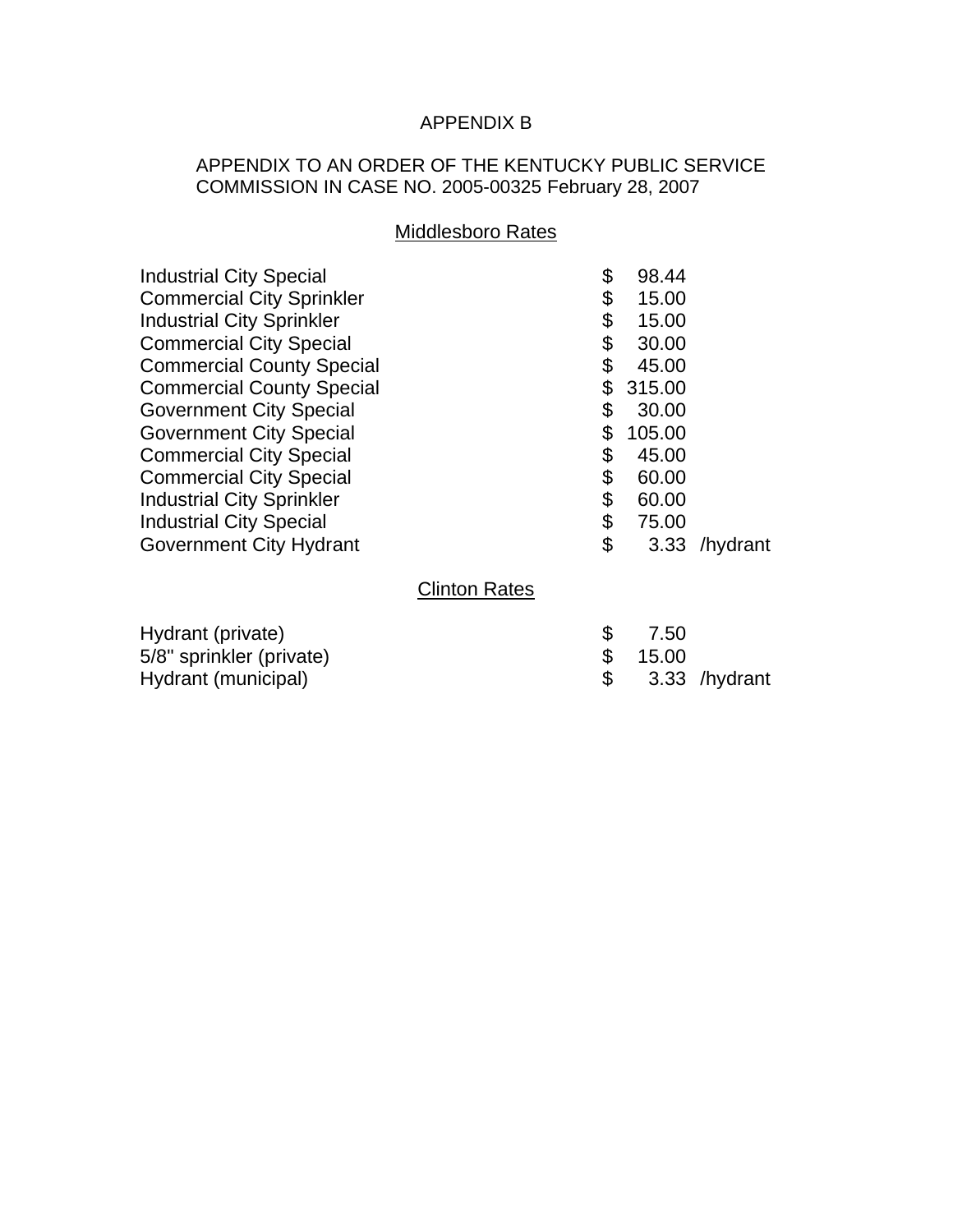## APPENDIX C

## APPENDIX TO AN ORDER OF THE KENTUCKY PUBLIC SERVICE COMMISSION IN CASE NO. 2005-00325 DATED February 28, 2007

The following rates and charges are prescribed for the customers in the area served by Water Service Corporation of Kentucky. All other rates and charges not specifically mentioned herein shall remain the same as those in effect under authority of the Commission prior to the effective date of this Order.

## **Monthly Water Rates**

**Middlesboro** 

|                    |                               |         | <u></u> |                  |                   |  |  |
|--------------------|-------------------------------|---------|---------|------------------|-------------------|--|--|
| Consumption        |                               |         |         |                  |                   |  |  |
| <b>First</b>       | 1,000                         | gallons | \$6.74  |                  | Minimum bill      |  |  |
| <b>Next</b>        | 9,000                         | gallons | 2.71    |                  | per 1,000 gallons |  |  |
| <b>Next</b>        | 15,000                        | gallons | 2.47    |                  | per 1,000 gallons |  |  |
| <b>Next</b>        | 25,000                        | gallons | 2.35    |                  | per 1,000 gallons |  |  |
| <b>Next</b>        | 50,000                        | gallons | 2.10    |                  | per 1,000 gallons |  |  |
| All Over           | 100,000                       | gallons | 1.92    |                  | per 1,000 gallons |  |  |
|                    | <b>Minimum Monthly Charge</b> |         |         |                  |                   |  |  |
| 5/8" or 3/4" Meter |                               | \$6.74  | 1,000   | gallons          |                   |  |  |
| 1" Meter           |                               |         | 20.29   | 6,000<br>gallons |                   |  |  |
| 1 1/2" Meter       |                               | 38.54   | 13,000  | gallons          |                   |  |  |
| 2" Meter           |                               | 59.29   | 21,400  | gallons          |                   |  |  |
| 3" Meter           |                               |         | 165.57  | 68,400           | gallons           |  |  |
| 4" Meter           |                               |         | 284.73  | 127,500          | gallons           |  |  |
| 6" Meter           |                               |         | 580.41  | 281,500          | gallons           |  |  |
|                    |                               |         | Clinton |                  |                   |  |  |
| <b>Consumption</b> |                               |         |         |                  |                   |  |  |
| First              | 1,000                         | gallons | \$9.02  | Minimum bill     |                   |  |  |
| <b>Next</b>        | 9,000                         | gallons | 5.11    |                  | per 1,000 gallons |  |  |
| <b>Next</b>        | 15,000                        | gallons | 4.69    |                  | per 1,000 gallons |  |  |
| <b>Next</b>        | 25,000                        | gallons | 4.27    |                  | per 1,000 gallons |  |  |
| <b>Next</b>        | 50,000                        | gallons | 3.79    |                  | per 1,000 gallons |  |  |
| All Over           | 100,000                       | gallons | 3.31    |                  | per 1,000 gallons |  |  |